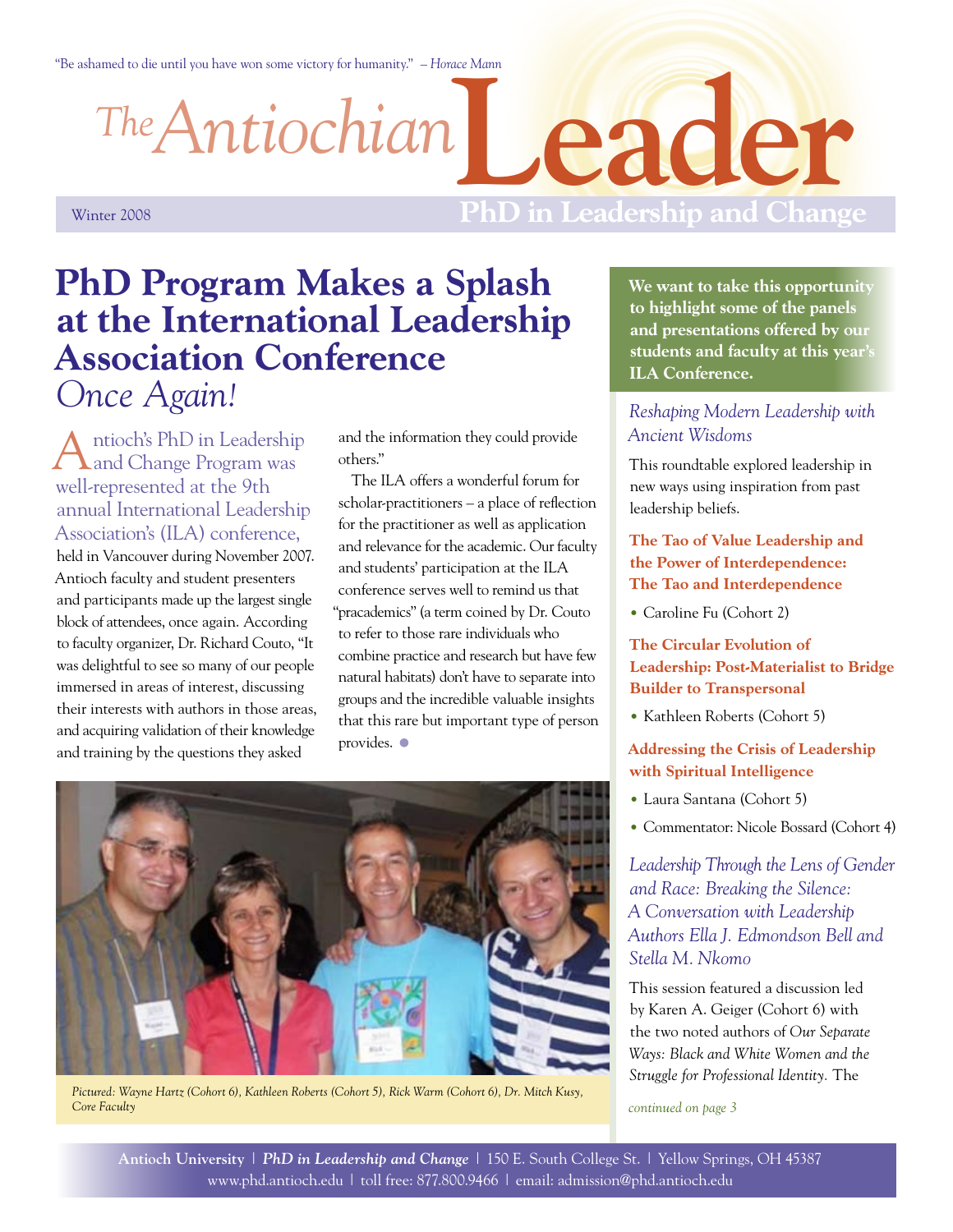As we welcome in 2008, I want to take this opportunity to wish all of our students, graduates, faculty, staff and friends of the PhD in Leadership and Change Program a very wonderful new year. I hope it brings health, happiness, and increased commitments to "leading change for victories for humanity" (to quote from Horace Mann, Antioch's 1st president).

Of course, victories aren't only on the grand scale of making peace, ending poverty, and eliminating all forms of discrimination – they can be making better neighborhoods, helping friends in need, improving our organizations, and engaging in rigorous research that contributes to more just communities, schools and workplaces. So, happy 2008!

One of our program victories is doing everything we can to help every one of our students graduate! We are very proud of our completion and retention rates. As our first cohorts approach their 5th, 6th and now 7th years, we are able to begin to see our trends over time. By the 5th year, close to 40% of these first cohorts have graduated, and we project that by year 7, approximately 75% of these cohorts will complete their doctoral studies. This is truly remarkable! The Council of Graduate Schools (CGS) has recently released the first results from a major longitudinal report on graduate school retention and attrition in the United States. Focusing on completion rates from 30 universities (public and private) with data from a 10-year period in disciplines ranging from social sciences and humanities (SSH) to the science, engineering and math (SEM) fields, the results are rather dismal, with only 45% of doctoral students who started their programs in 1992-3, completing within seven years. There is some variation by discipline, with SEM fields closer to 60%, noticeably higher than SSH fields, and some minor improvements with students entering later. On the whole, the completion rates are wholly unacceptable. Our graduation rates are indeed a victory for the many committed, disciplined, non-traditional doctoral students who have put their trust in us.

On other program news, two of our founding faculty, Drs. Richard Couto and Peter Vaill will be retiring from their full-time core faculty positions at the end of this year. Both will continue to be part of our doctoral learning community as Visiting Scholars and students will continue to have the opportunity to engage with these wonderful educators in many meaningful ways. At the same time, we are in the process of conducting a national search for our next core faculty member and we are extremely pleased with the response to our announcement. We hope to welcome new faculty to our Program in Summer 2008.

I look forward to the many successes of our students and faculty during this coming year. I welcome hearing from any you about my comments above.

*Laurien Alexandre lalexandre@phd.antioch.edu*

# *Announcements*

#### **Residency Visit!**

Feel free to encourage your friends, family and/or colleagues to join us at our next upcoming residency visit day at Antioch University Los Angeles, March 29, 2008.

*For details email: admission@phd.antioch.edu*

### **Dates of Upcoming Residencies**

*March 27 – 30* Antioch University Los Angeles (Cohorts 6 and 7)

*May 17 – 20* Antioch University Santa Barbara (Cohort 5)

### **We are excited to be accepting applications for Cohort 8!!!**

- We begin reviewing applications in mid-February.
- May 1, 2008 is our Final Application Deadline or until cohort is filled.

*Contact the admissions office for more information: admission@phd.antioch.edu*

### **The PhD in Leadership and Change Program supports the fight against global warming**

by offsetting the climate impact of all work-related air travel by the Program's faculty and staff. Beginning in 2008, the Program's annual donations will support projects involving renewable energy, energy efficiency, and reforestation.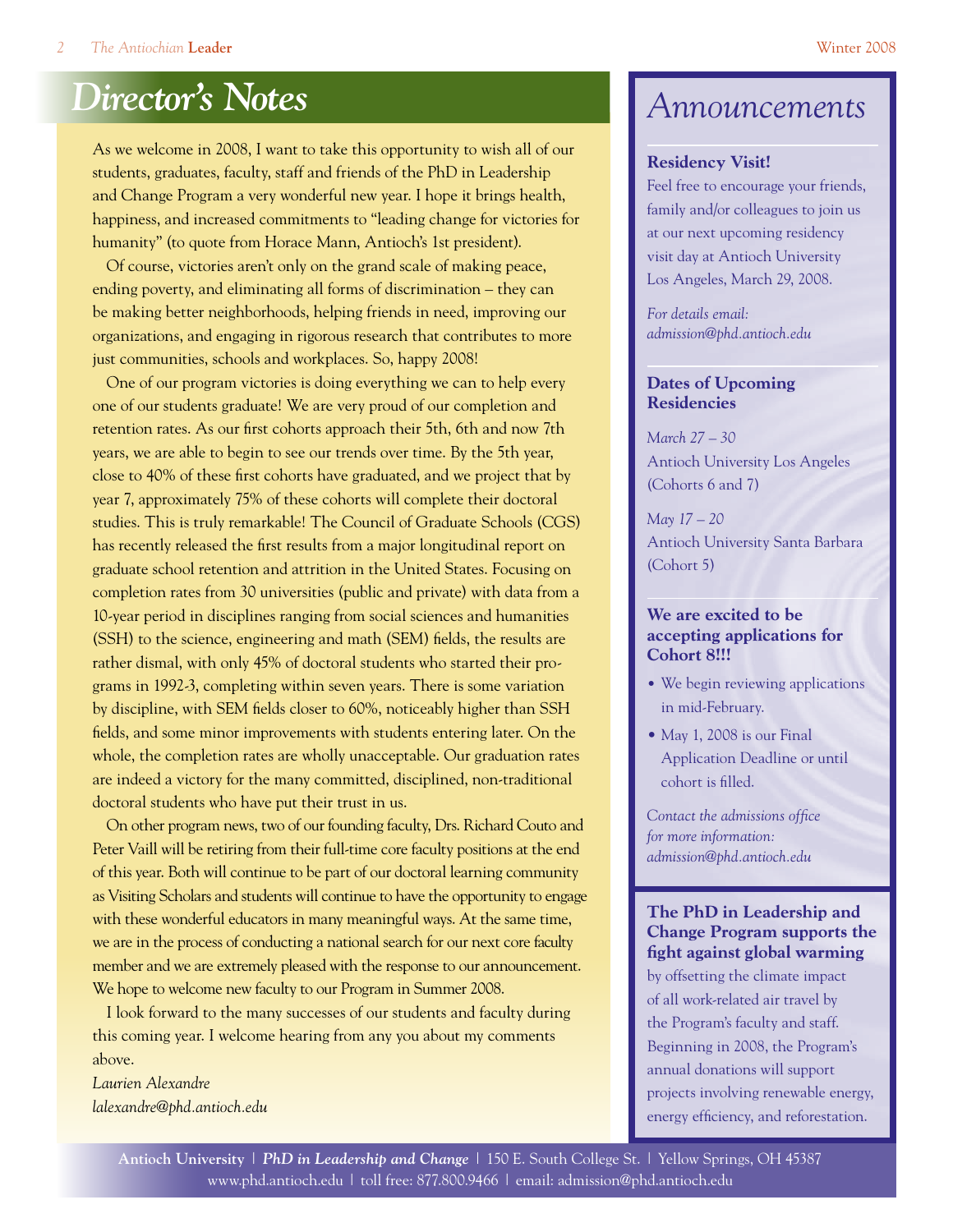## **Panels and Presentations Highlights**

*continued from page 1*

authors discussed their research around leadership and organizational issues facing women of color and white women, and how intersections and differences can be managed.

# *Teaching and Learning: Indigenous Perspectives on How to Survive and Thrive (Panel Presentation)*

International indigenous scholar/practitioners used storytelling and narrative to describe their community-based work in both indigenous and non-indigenous contexts. Panel members addressed issues of language, art, health, governance, land and organizational trauma. They also reframed conceptual notions of leadership through indigenous perspectives.

- Gail Cheney (Cohort 6)
- Raquel Gutierrez (Cohort 3)
- Dr. Shana Hormann (Cohort 2, Class of 2007)
- Chair: Dr. Carolyn Kenny (Core Faculty), Professor of Human Development & Indigenous Studies



*Dr. M. E. Steele-Pierce (Cohort 2) pictured with Dr. Shana Hormann (Cohort 2)* 

# *Connective Leadership – Using the 2010 Winter Games for Sustainable Community Development*

Canada's 2010 Winter Olympics are the first to include a social sustainability objective. This panel highlighted three sustainability initiatives in process – Volunteers Now, Literacy Now, and Inclusion – and focused on the delicate leadership involved in bringing diverse stakeholders together and supporting meaningful evaluation.

• Michael Shoop (Cohort 3)

# *How Leaders Mitigate the Effects of Toxic Personalities at Work: A Research Study with a Call to Action (Workshop)*

This workshop shared the results from a national research study of toxic personalities from the leadership side of the equation and pinpointed the core dimensions leaders and leadership development professionals should consider to work effectively with these individuals.

- Dr. Elizabeth Holloway (Core Faculty), Professor of Psychology
- Dr. Mitchell Kusy (Core Faculty), Professor of Organizational Learning & Development

# *Leadership Vision, Strategic Implementation, and Web-Based Tracking of Follow-through in a Public Sector Setting*

This presentation recounted the experience of using a web-based follow-through tracking system to track strategic implementation in a public setting. It included a description of the bridge from leader intent to strategic vision to implementation, the role of technology in facilitating the implementation stage, challenges and opportunities inherent in selling and operationalizing online follow-through

tracking in a public setting, and a reflection on lessons learned.

• Janet Rechtman (Cohort 2)

# *Sustaining Leadership Development with Online Follow-through Management*

This mixed-method case study revealed the experience of 2,084 upper-middle and executive level managers from three North American Center for Creative Leadership campuses as they utilized an online follow-through management system integrated into the flagship fiveday leadership development program.

Laura Santana (Cohort 5) •

# *The Power of Narrative: Self-Reflection, Autobiography, and Biography in the Study of Leadership*

Self-reflection in the form of reconstructed life-stories and the study of (auto) biographies can serve as eye-openers and incentives for change. There were two overarching questions in this session; What lessons can one learn from reflections on leadership as it has unfolded in one's own life and from reading about the lives of great leaders, and, Can leadership lessons emerging from different cultural and life experiences be transferred to another context?

### **Passion and Hope**

• Harry Alston, Jr. (Cohort 2)

### **Learning from Self-Reflections**

- Martha Miser (Cohort 6)
- Rick Warm (Cohort 6)
- Cheryl Jordan (Cohort 6)
- Chair: Dr. Philomena Essed (Core Faculty), Professor of Critical Race, Gender & Leadership Studies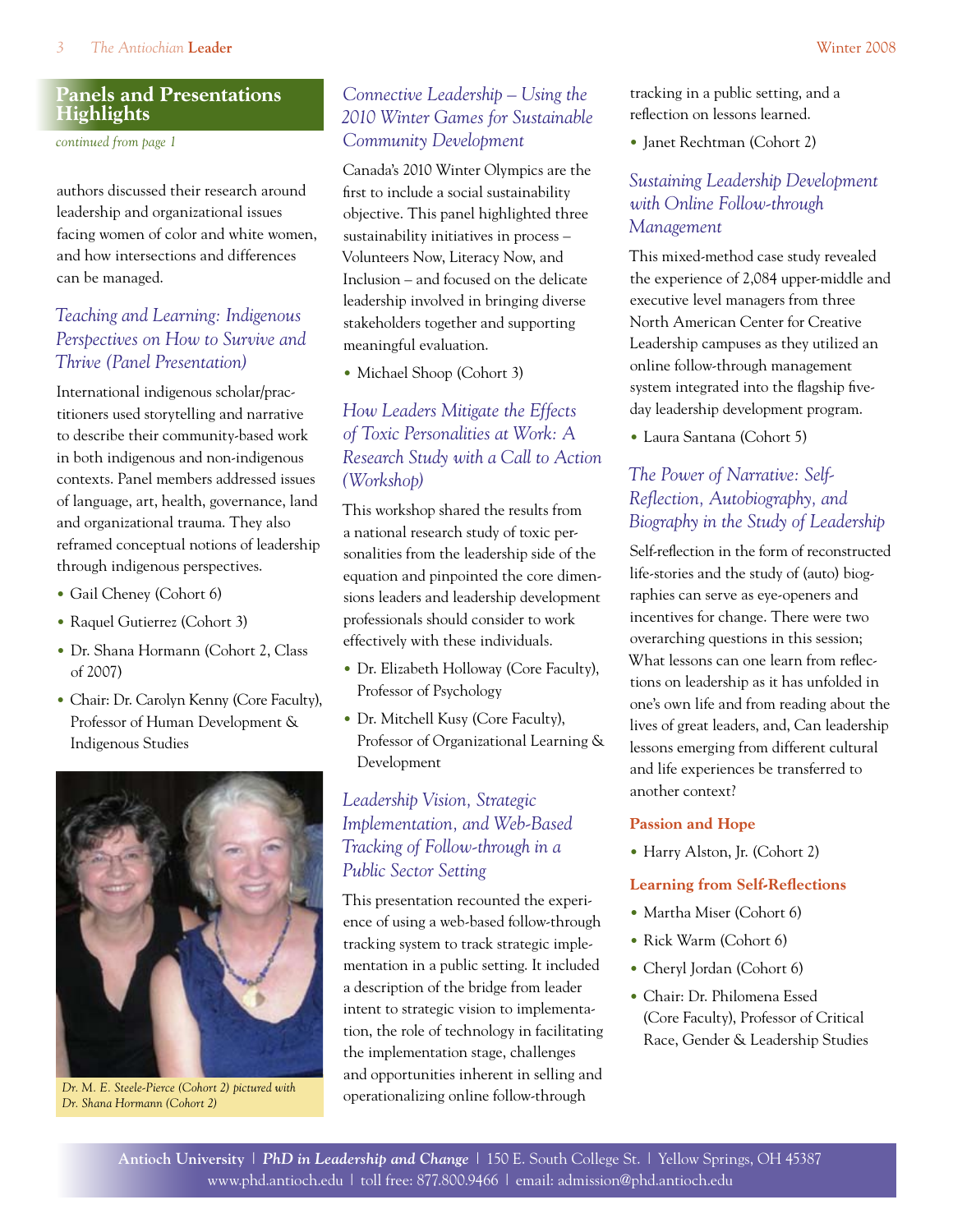# *Global Poverty and the "So What?" of Leadership Theory (Panel Presentation)*

This panel continued and furthered the dialogue of practitioners and scholars about the relevance of leadership theory to practice. Specifically it dealt with creating a culture of leadership as part of the effort to alleviate conditions of poverty.

• Dr. Richard Couto (Core Faculty), Professor of Leadership Studies

# *Crossing Organizational Boundaries: Developing Higher Education Leadership in Place*

This roundtable session offered insights into the fundamentals of leadership and leadership development within a higher education context. Topics ranged from leading through structural changes, empowering faculty and administrators to take risks, building trust through transparency, and developing leadership skills across organizational strata.

### **Creative Redesign for Change**

- Dr. Shana Hormann (Cohort 2, Class of 2007)
- Mark Hower (Cohort 3)

### **Reflections on Leadership in Place**

• Dr. Jon Wergin (Core Faculty), Professor of Educational Studies

# *Competent Public Leadership: A Competency-Based Leadership Development Curriculum for the Federal Government (Panel Presentation)*

This session detailed the partnership between The Academy of Leadership and the Federal Office of Personnel Administration, working together to collect the reflections of federal agency executives about the leadership competencies required for their success.

• Dr. Richard Couto (Core Faculty), Professor of Leadership Studies

# *Integrating Leadership Theory and Practice for Sustaining Organizational Change (Workshop)*

This session encouraged leaders, managers, coaches, consultants and/or trainers who struggle with the application of leadership theory in daily work to explore the practical approaches for integrating theory and practice all together.

• Dr. Scott Allen (Cohort 2, Class of  $2006$ )  $\bullet$ 



*Picture: Susan McKevitt (Cohort 5), Dorothy Milligan (Cohort 7), Ruth Novodor (Cohort 7), Peggy Mark (Cohort 7), Chuck Powell (Cohort 7)*

# **Student Updates**



*Dr. Jon Wergin, Core Faculty*

*Cohort 1*

### **Dr. Karen L. Gilliam**

was re-elected to her second 4-year term of office as council-woman, Ward 4, Bedford Heights, Ohio in November

2007. One local newspaper endorsement described her record of service as follows: "She is a working model of how a politician should be able to listen, as well as speak. She works behind the scenes to broker compromises between council and the mayor's office, and understands the importance of each branch of government in a democracy."

# *Cohort 2*

**Dr. Scott Allen** has co-authored two books in press, *Emotionally Intelligent Leadership: A Guide for College Students*  (with M. Shankman) San Francisco: Jossey-Bass, and, *The Little Book of Leadership: 50 Tips to Accelerate Leader Potential in Others* (with M. Kusy) Denver, CO Moonlight Publishing.

**Dr. Sean Creighton** was recently elected to a four-year term on the Board of Education for the Yellow Springs, Ohio, School District. Sean was also recognized by *Dr. Sean Creighton*

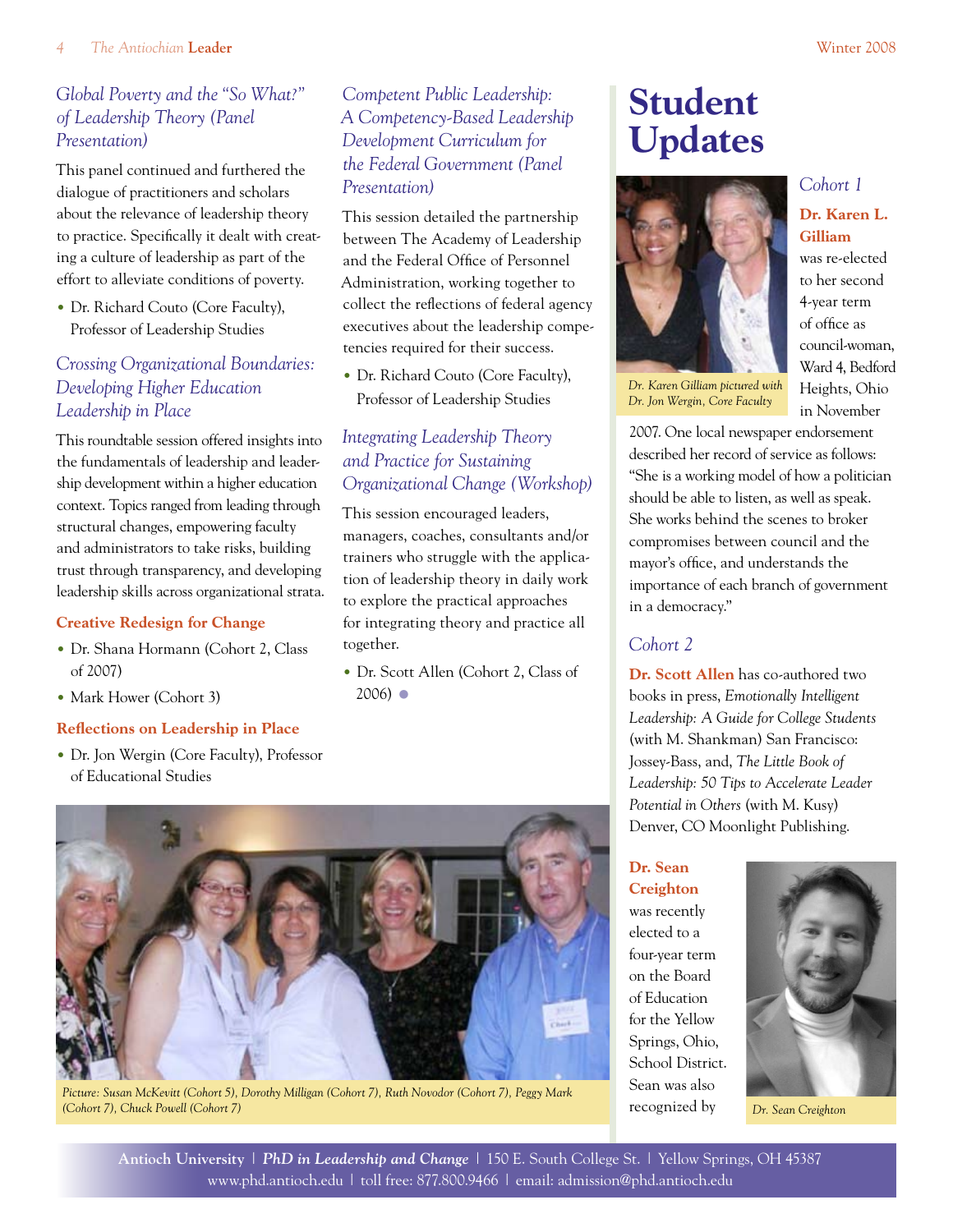#### 5 *The Antiochian* **Leader** Winter 2008

the Adult Higher Education Alliance (AHEA) for his service on their Board of Trustees. The ceremony took place at AHEA's 27th national conference which was held in Dayton thanks to a partnership with the Southwestern Ohio Council for Higher Education (SOCHE); where Sean is the executive director.

## *Cohort 3*

**Dr. Kathryn Gaines** is currently coaching leaders in the U.S. Food and Drug Administration, Center for Drug Evaluation

> and Research, as they implement an improved drug review process that is more collaborative, crossdisciplinary and transparent. She is facilitating strategic planning with



*Dr. Kathryn Gaines*

the U.S. Department of Justice, Criminal Division and Civil Rights Division and is beginning a coaching project within the U.S. intelligence community. Kathryn is also working with Adventist HealthCare as they develop and implement Impact Planning based on the results of the Gallup Q12 Engagement Survey.

**Rhoda Weiss**, National Chair & CEO of the 32,000-member Public Relations Society of America, hosted an international conference in October that drew more than 3,500 attendees from around the world to Philadelphia where she introduced keynoters such as Mia Farrow, Donna Brazile, Karen Hughes and Tim Russert. In December, she led a half-day session on communications, ethics, and reputation management for the Federal Emergency Management Association



(FEMA), following its widelypublicized faux news conference. She was also named the 2007 UCLA Extension Distinguished Faculty. Also this fall, she was interviewed by many magazines and newspapers

*Rhoda Weiss joins Mia Farrow at an International Conference she hosted to draw attention and support to stop the genocide in Darfur.* 

and other media outlets on such topics as crisis communications, ethics, reputation management, employee relations, new media, branding and other topics.

### *Cohort 4*

**Dr. Heather Forest** was featured this past December during The PEACE Program broadcast on NPR's *The Infinite Mind Show.* Heather is the founder of the cultural arts organization Story Arts and broadcasts a story about Africa called "The Red and Blue Coat." For further details visit: http:// www.lcmedia.com/mindprgm.htm

**Jill Jacoby** recently received an Environmental Stewardship Award presented



by the Lake Superior Binational Program. The award is given for "outstanding contributions to protect and restore Lake Superior." Specifically, it was awarded to Jill for her work with art/ environmental projects including her attempt to build an educational storm-water garden on Duluth, Minnesota's waterfront.

**Lynn Johnson Langer** has written a chapter "Moving Ideas from the Laboratory to the Marketplace: How Scientists and Business Leaders Engage to Take Action," in *The Business of Healthcare,* edited by Kenneth H. Cohn and Douglas E. Hough, Praeger Publishers, Westport, CT 2007.

**Axel Meierhofer** has become certified as a Targeted Performance Coach and delivers assessments and active targeted coaching using the PerformanceIQ® System. He has been asked to co-author



two books, one for the *'Wake-up & Live the Life you Love'*  Series coming out in the spring/summer 2008 (Little Seed Publishing), the other currently titled "*The Wisdom* 

*Axel Meierhofer*

*of the Mountain Series,"* earmarked for publishing in the first half of 2008.

**Anthony Scriffignano** is the principal inventor in the patent application by Dun & Bradstreet (D&B) entitled "System and Method For Searching and Matching Data Having Ideogrammatic Content." The second in a series of two

patents, this addresses the problem of "semantically disambiguating ideogrammatic content," primarily Asian languages



*Anthony Scriffignano*

**Antioch University** | *PhD in Leadership and Change* | 150 E. South College St. | Yellow Springs, OH 45387 www.phd.antioch.edu | toll free: 877.800.9466 | email: admission@phd.antioch.edu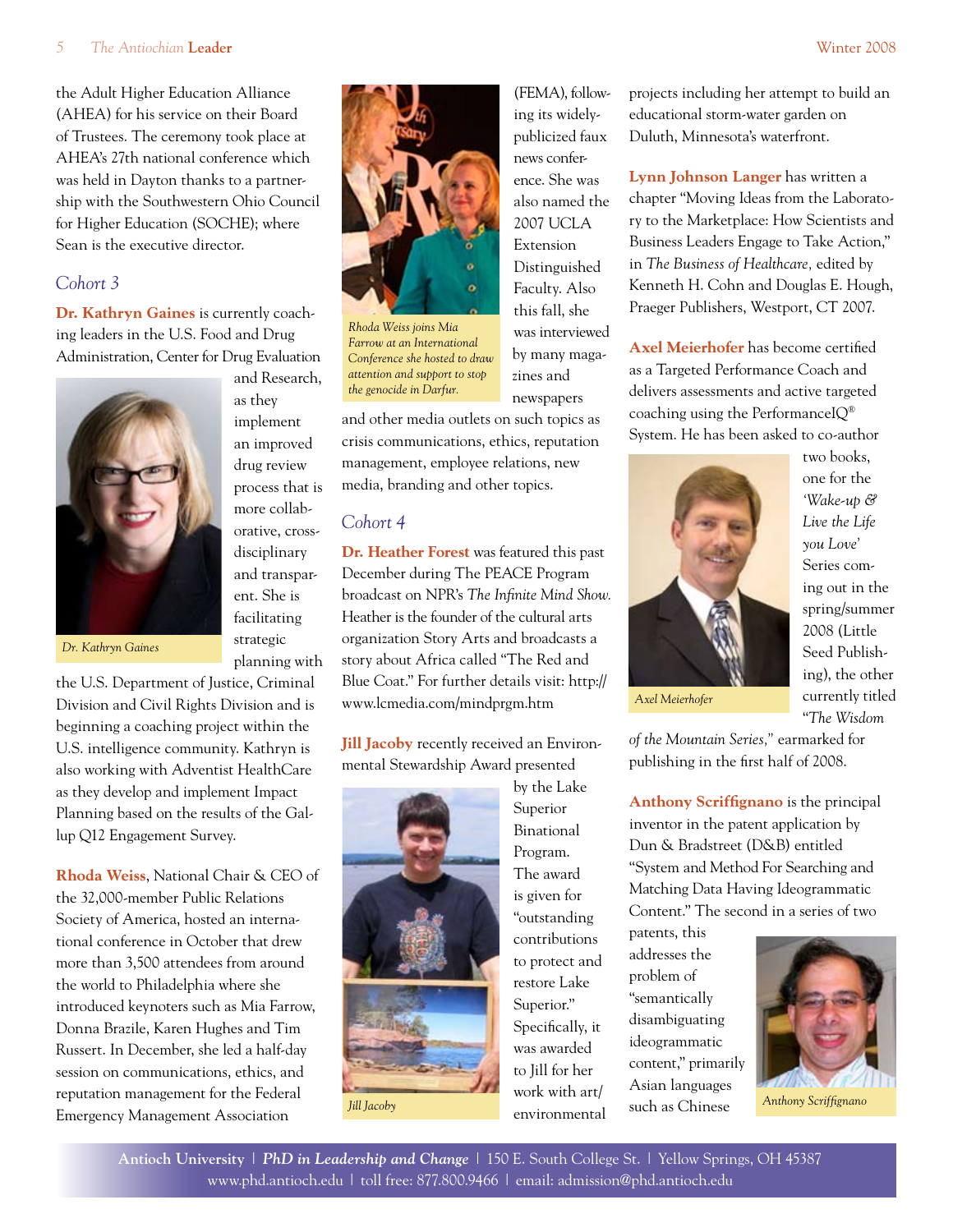#### 6 *The Antiochian* **Leader** Winter 2008

and Japanese for the purposes of coming to the conclusion that two differentlyrepresented pieces of business information are referencing the same business entity. Using this approach, the problem of searching and matching ideogrammatic data can be solved in a powerful way, and the resulting technology can make repeatable, easily-measured decisions in sub-second time-frames. Anthony has been working for nearly three years with a team of colleagues from five continents and seven languages.

### *Cohort 5*

**Harriet Schwartz** has now joined the faculty in the Master's of Professional Leadership Program at Carlow University, in Pittsburgh, after 14 years in student affairs at Carnegie Mellon University.

### *Cohort 6*

**Janet Dewart Bell** was cited in "Getting Through a Hard Time" by Rabbi Jennifer Krause in *O Magazine* (November 2007). Janet recounted her bout with cancer 14 years ago and the faith that brought her



*Jane Alexandre (Cohort 6) pictured with Janet Dewart Bell*

through. Also in November was the 12th Annual Derrick Bell Lecture on Race in American Society at the New York University School of Law. Janet raised the initial money to found the series in honor of her husband, the noted legal scholar and activist. The series was established to provide a platform for legal scholars whose voices should be heard by a larger community, but who might not otherwise have the opportunity.



that serves the homeless was running drastically low on food supplies, so she coordinated efforts with the General Manager and

**Naomi Nightingale** learned that a local community agency

*Naomi Nightingale*

staff of SunLine Transit Agency, where she is Director of Administration & Human Resources, to launch the "Fill-A-Bus" Food Drive for the Coachella Valley Rescue Mission. The general public gave generously of non-perishable food items. The food items filled two large cargo containers when it was unloaded at the Rescue Mission – just in time for the 2,200 dinners they served on Thanksgiving Day.

### *Cohort 7*

### **Tokunbo Awoshakin** published *Lost and Found in America: A Reflective Story of*

*New African Immigrants in The United States.*  (Xlibris, 2007). The book tells the story of an African immigrant who was involved in



*Tokunbo Awoshakin published Lost and Found in America: A Reflective Story of New African Immigrants in The United States.*

socio-political as well as personal circumstances after September 11, 2001 which changed his awareness about the United States. The book provides insight on the ways in which new African immigrants see life in an unfamiliar culture and a different country.

**Kim Northup** was asked to serve a twoyear term on the board for the Ophelia Project of Tampa. Ophelia's mission is "To inspire an emotionally, physically and socially safe culture for all girls by promoting gender-specific best practices in youth programs, community education and professional training, and through the coordination of community resources." Ophelia was founded on the principle that caring people can build a safer community by creating awareness, developing programs, providing education, and engaging individuals, schools and organizations in a cooperative, collective effort. •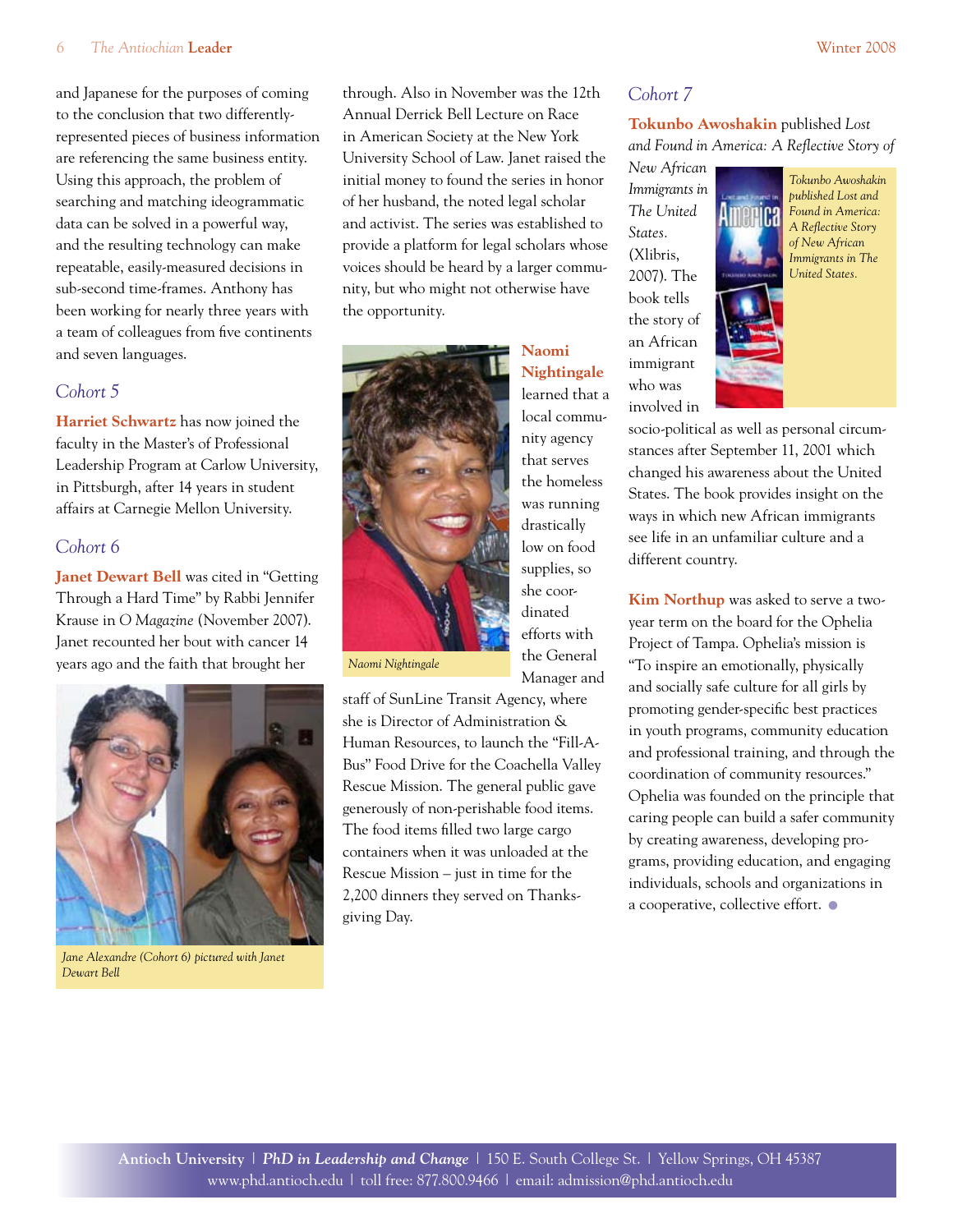# **Faculty Updates**

### **Dr. Laurien Alexandre** and **Henrik**

**Rehbinder** (her husband) co-authored a chapter "Watching the 2000 Presidential Campaign on Univisión and Telemundo", which has just been published in Federico Subervi's *The Mass Media* and *Latino Politics: Studies of Media Content, Campaign Strategies and Survey Research* (Routledge: 2008). Also, Laurien has been involved with the International Working Group of University Educators for Community Change, supported by a \$200,000 multiyear grant she secured from the Ford Foundation with colleague, Andy Mott.

**Dr. Philomena Essed** visited Durban, South Africa this past September. Every year she co-teaches with a South African colleague an interdisciplinary course on Discourse Analysis for PhD Students from a range of South African universities. Preceding the course she participated in a panel on 'New Leadership Challenges: Diversity and Discrimination' at the University of Cape Town Graduate School of Business. In addition, one of her successful articles "Multi-Identifications and Transformations: Reaching Beyond Racial and Ethnic Reductionisms" was re-published in *Race, Racialization, and Antiracism*, Randy Enomoto & Genevieve Fuji Johnson (Eds.) 2007. Toronto: University of Toronto Press. Pp 233-252.

### **Dr. Carolyn Kenny** was a recent keynote speaker for the Japanese Music Therapy Association Conference in Sapporo, Hokkaido, Japan. The title of her keynote speech



*Dr. Carolyn Kenny*

was "Music Therapy Phenomenological and Theoretical Research and Clinical Practice." In addition, her well-attended workshop at the conference was titled "Music Psychotherapy in Private Practice." Carolyn is also a current co-editor and chief of a free online international journal, *Voices: A World Forum for Music Therapy* (www.voices.no), which creates worldwide access to the uses of music for individual and societal changes.

**Dr. Mitch Kusy's** latest book, *Manager's Desktop Consultant: Just-in-time Solutions to The Top People Problems That Keep You Up at Night* (Davies-Black, 2007), has just been released. Mitch has been on a book tour and has been interviewed by MS-NBC, *Fortune*, and radio stations across the country.

**Dr. Elizabeth Holloway (with Dr. Mitch Kusy)** presented at ILA-Vancouver the results of their national study of over 500 leaders on the effects of toxic personali-



 *Dr. Elizabeth Holloway*

ties at work and the strategies needed to mitigate their effects. The results – from both profit and non-profit organizations – pinpoint the core dimensions that leaders need to understand in order to work effectively with toxic individuals. The results debunk nine core myths associated with how to work with toxic personalities and establish both second- and first-order change dimensions that can truly make a difference in organizational and leadership effectiveness.

**Dr. Peter Vaill** produced three major publications this past year. The first, "Interpersonal Relations in Organizations and the Emergence of Wisdom." (Ch. 15 in Kessler, E.H. and Bailey, J.R. (Eds.), *The Handbook of Organizational and Managerial Wisdom*. Thousand Oaks, CA: Sage Publications, pp. 327-355.) explored the



*Dr. Peter Vaill*

emphasis placed on effective communication and listening in order to result in wiser decision making. The second, "Fritz Roethlisberger and the Elusive Phenomena of Organizational Behavior." (*Journal of Management Education. 31:3*, June, 2007, pp.321-338.) paid tribute the contributions of Roethlisberger to the understanding of relations theory and practices. Lastly, the article "Process Wisdom: the Heart of Organization Development." (Ch. 13 in Cummings, T.G. (Ed.) *The Handbook of Organization Development*, Thousand Oaks, CA: Sage Publications, pp. 219-235.) dealt with the sensitivity to the social processes of change and the contribution organizational development makes to these processes.

**Dr. Jon Wergin** has co-authored an article entitled "Inside-out Leadership," to be published in the journal *Liberal Education*  in February. Program alumnus Dr. Scott Allen (Cohort 2) and Jon are working on an article discussing what leadership studies have to learn from adult development theory. Additionally, alumna Dr. Shelley Chapman (Cohort 3) and Jon are currently collaborating on a book stemming from her dissertation work on deliberative inquiry in the professions. Finally, Jon serves as consulting staff auditor for the Teacher Education Accreditation Council and will be giving two keynote addresses in the next two months at: The National Conference of Professors of Accounting (February), and The American Veterinary Medicine Association (March). •